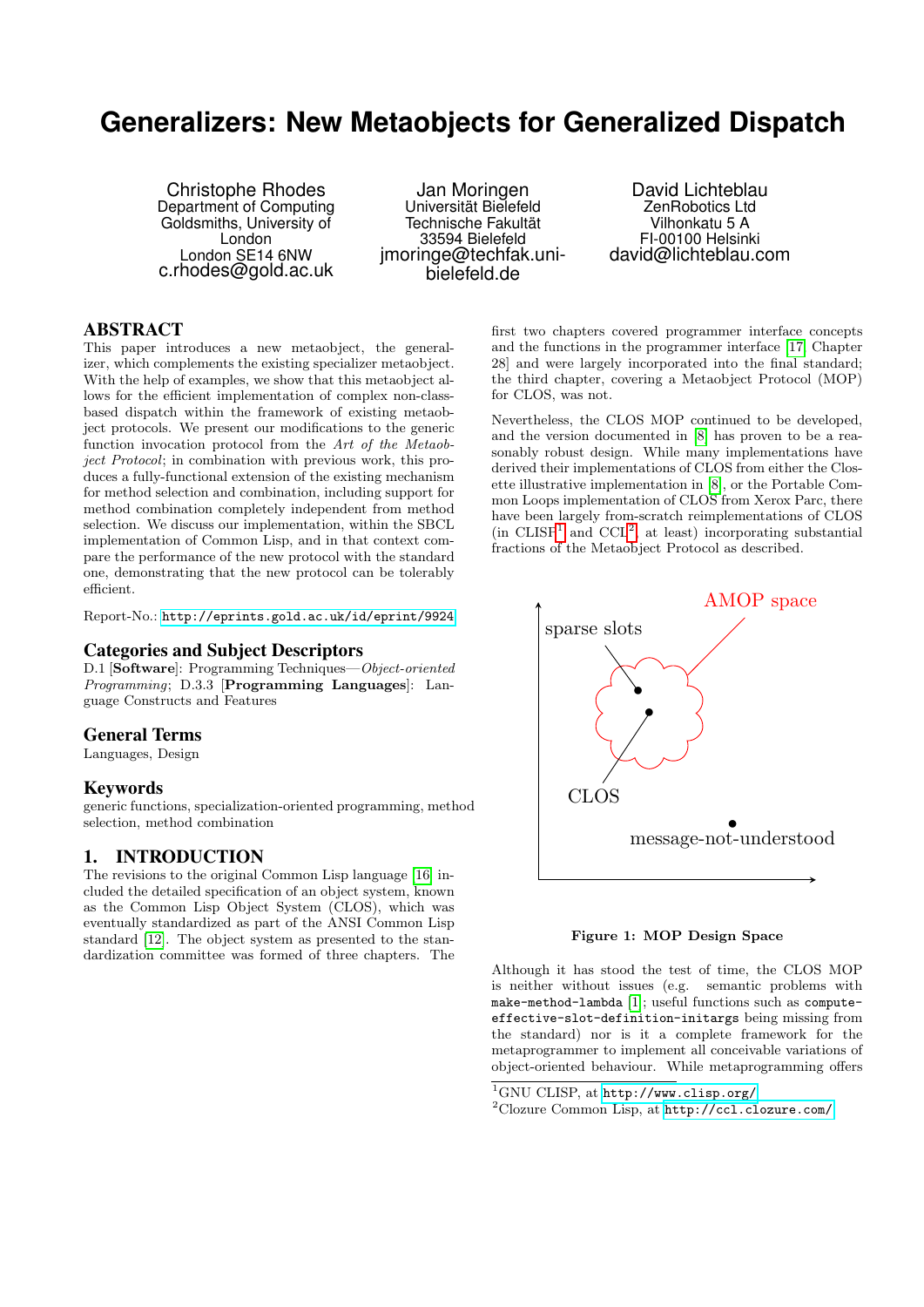some possibilities for customization of the object system behaviour, those possibilities cannot extend arbitrarily in all directions (conceptually, if a given object system is a point in design space, then a MOP for that object system allows exploration of a region of design space around that point; see figure [1\)](#page-0-2). In the case of the CLOS MOP, there is still an expectation that functionality is implemented with methods on generic functions, acting on objects with slots; it is not possible, for example, to transparently implement support for "message not understood" as in the message-passing paradigm, because the analogue of messages (generic functions) need to be defined before they are used.

Nevertheless, the MOP is flexible, and is used for a number of things, including: documentation generation (where introspection in the MOP is used to extract information from a running system<sup>[3](#page-1-0)</sup>); object-relational mapping<sup>[4](#page-1-1)</sup> and other approaches to object persistence [\[11\]](#page-7-5); alternative backing stores for slots (hash-tables [\[7\]](#page-7-6) or symbols [\[3\]](#page-7-7)); and programmatic construction of metaobjects, for example for interoperability with other language runtimes' object systems.

One area of functionality where there is scope for customization by the metaprogrammer is in the mechanics and semantics of method applicability and dispatch. While in principle AMOP allows customization of dispatch in various different ways (the metaprogrammer can define methods on protocol functions such as compute-applicable-methods, compute-applicable-methods-using-classes), for example, in practice implementation support for this was weak until relatively recently<sup>[5](#page-1-2)</sup>.

Another potential mechanism for customizing dispatch is implicit in the class structure defined by AMOP: standard specializer objects (instances of class and eql-specializer) are generalized instances of the specializer protocol class, and in principle there are no restrictions on the metaprogrammer constructing additional subclasses. Previous work [\[10\]](#page-7-8) has explored the potential for customizing generic function dispatch using extended specializers, but there the metaprogrammer must override the entirety of the generic function invocation protocol (from compute-discriminatingfunction on down), leading to toy implementations and duplicated effort.

This paper introduces a protocol for efficient and controlled handling of new subclasses of specializer. In particular, it introduces the generalizer protocol class, which generalizes the return value of class-of in method applicability computation, and allows the metaprogrammer to hook into cacheing schemes to avoid needless recomputation of effective methods for sufficiently similar generic function arguments (See Figure [2\)](#page-1-3).

The remaining sections in this paper can be read in any order. We give some motivating examples in section [2,](#page-1-4) including reimplementations of examples from previous work, as well as examples which are poorly supported by previous protocols. We describe the protocol itself in section [3,](#page-4-0)



<span id="page-1-3"></span>Figure 2: Dispatch Comparison

describing each protocol function in detail and, where applicable, relating it to existing protocol functions within the CLOS MOP. We survey related work in more detail in section [4,](#page-6-0) touching on work on customized dispatch schemes in other environments. Finally, we draw our conclusions from this work, and indicate directions for further development, in section [5;](#page-6-1) reading that section before the others indicates substantial trust in the authors' work.

### <span id="page-1-4"></span>2. EXAMPLES

In this section, we present a number of examples of dispatch implemented using our protocol, which we describe in section [3.](#page-4-0) For reasons of space, the metaprogram code examples in this section do not include some of the necessary support code to run; complete implementations of each of these cases, along with the integration of this protocol into the SBCL implementation [\[13\]](#page-7-9) of Common Lisp, are included in the authors' repository[6](#page-1-5) .

A note on terminology: we will attempt to distinguish between the user of an individual case of generalized dispatch (the "programmer"), the implementor of a particular case of generalized dispatch (the "metaprogrammer"), and the authors as the designers and implementors of our generalized dispatch protocol (the "metametaprogrammer", or more likely "we").

# <span id="page-1-6"></span>2.1 CONS specializers

One motivation for the use of generalized dispatch is in an extensible code walker: a new special form can be handled simply by writing an additional method on the walking generic function, seamlessly interoperating with all existing methods. In this use-case, dispatch is performed on the first element of lists. Semantically, we allow the programmer to specialize any argument of methods with a new kind of specializer, cons-specializer, which is applicable if and only if the corresponding object is a cons whose car is eql to the symbol associated with the cons-specializer; these specializers are more specific than the cons class, but less specific than an eql-specializer on any given cons.

The programmer code using these specializers is unchanged from [\[10\]](#page-7-8); the benefits of the protocol described here are: that the separation of concerns is complete – method selection is independent of method combination – and that

<span id="page-1-0"></span> $3_{\text{as}}$ in many of the systems surveyed at [https://sites.google.com/site/sabraonthehill/](https://sites.google.com/site/sabraonthehill/lisp-document-generation-apps) [lisp-document-generation-apps](https://sites.google.com/site/sabraonthehill/lisp-document-generation-apps)

<span id="page-1-1"></span><sup>4</sup> e.g. CLSQL, at <http://clsql.b9.com/>

<span id="page-1-2"></span><sup>5</sup> the Closer to MOP project, at [http://common-lisp.net/](http://common-lisp.net/project/closer/) [project/closer/](http://common-lisp.net/project/closer/), attempts to harmonize the different implementations of the metaobject protocol in Common Lisp.

<span id="page-1-5"></span><sup>6</sup> the tag els2014-submission in [http://christophe.](http://christophe.rhodes.io/git/specializable.git) [rhodes.io/git/specializable.git](http://christophe.rhodes.io/git/specializable.git) corresponds to the code repository at the point of submitting this paper.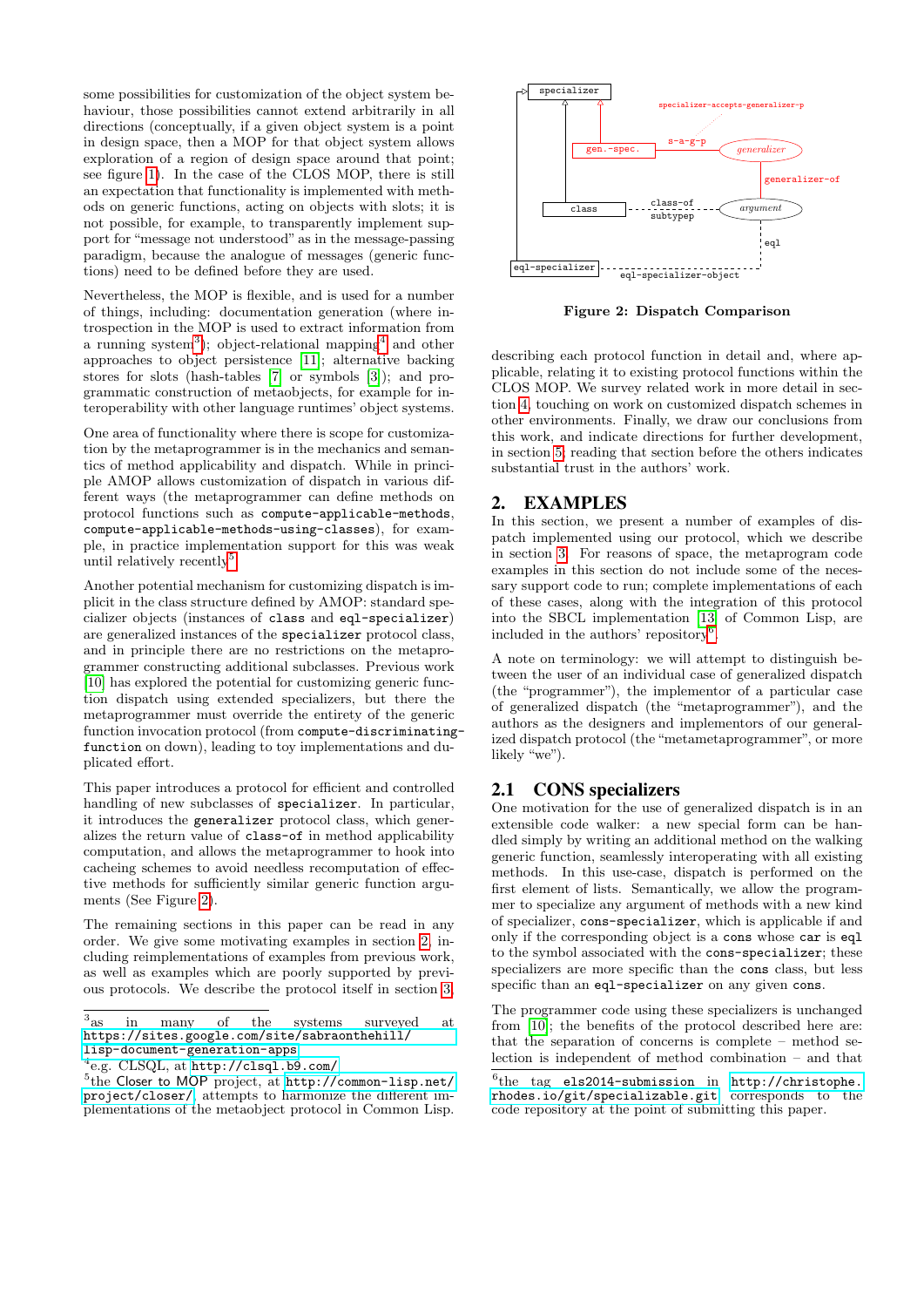the protocol allows for efficient implementation where possible, even when method selection is customized. In an application such as walking source code, we would expect to encounter special forms (distinguished by particular atoms in the car position) multiple times, and hence to dispatch to the same effective method repeatedly. We discuss the efficiency aspects of the protocol in more detail in section [3.1.2;](#page-5-0) we present the metaprogrammer code to implement the cons-specializer below.

```
(defclass cons-specializer (specializer)
  ((%car :reader %car :initarg :car)))
(defclass cons-generalizer (generalizer)
  ((%car :reader %car :initarg :car)))
(defmethod generalizer-of-using-class
    ((gf cons-generic-function) arg)
  (typecase arg
    ((cons symbol)
     (make-instance 'cons-generalizer
                    :car (car arg)))
    (t (call-next-method))))
(defmethod generalizer-equal-hash-key
    ((gf cons-generic-function)
     (g cons-generalizer))
 (%car g))
(defmethod specializer-accepts-generalizer-p
    ((gf cons-generic-function)
     (s cons-specializer)
     (g cons-generalizer))
  (if (eql (%car s) (%car g))(values t t)
      (values nil t)))
(defmethod specializer-accepts-p
    ((s cons-specializer) o)
  (and (consp o) (eql (car o) (%car s))))
```
The code above shows a minimal use of our protocol. We have elided some support code for parsing and unparsing specializers, and for handling introspective functions such as finding generic functions for a given specializer. We have also elided methods on the protocol functions specializer< and same-specializer-p; for cons-specializer objects, specializer ordering is trivial, as only one cons-specializer (up to equality) can ever be applicable to any given argument. See section [2.3](#page-3-0) for a case where specializer ordering is non-trivial.

As in [\[10\]](#page-7-8), the programmer can use these specializers to implement a modular code walker, where they define one method per special operator. We show two of those methods below, in the context of a walker which checks for unused bindings and uses of unbound variables.

```
(defgeneric walk (form env stack)
  (:generic-function-class cons-generic-function))
(defmethod walk
    ((expr (cons lambda)) env call-stack)
  (let ((lambda-list (cadr expr))
        (body (cddr expr)))
    (with-checked-bindings
        ((bindings-from-ll lambda-list)
         env call-stack)
      (dolist (form body)
```

```
(walk form env (cons form call-stack))))))
(defmethod walk
   ((expr (cons let)) env call-stack)
  (flet ((let-binding (x)
           (walk (cadr x) env
                 (cons (cadr x) call-stack))
           (cons (car x)
                 (make-instance 'binding))))
    (with-checked-bindings
        ((mapcar #'let-binding (cadr expr))
          env call-stack)
      (dolist (form (cddr expr))
        (walk form env (cons form call-stack))))))
```
Note that in this example there is no strict need for consspecializer and cons-generalizer to be distinct classes. In standard generic function dispatch, the class functions both as the specializer for methods and as the generalizer for generic function arguments; we can think of the dispatch implemented by cons-specializer objects as providing for subclasses of the cons class distinguished by the car of the cons. This analogy also characterizes those use cases where the metaprogrammer could straightforwardly use filtered dispatch [\[2\]](#page-7-10) to implement their dispatch semantics. We will see in section [2.3](#page-3-0) an example of a case where filtered dispatch is incapable of straightforwardly expressing the dispatch, but first we present our implementation of the motivating case from [\[2\]](#page-7-10).

### <span id="page-2-0"></span>2.2 SIGNUM specializers

Our second example of the implementation and use of generalized specializers is a reimplementation of one of the examples in [\[2\]](#page-7-10): specifically, the factorial function. Here, dispatch will be performed based on the signum of the argument, and again, at most one method with a signum specializer will be applicable to any given argument, which makes the structure of the specializer implementation very similar to the cons specializers in the previous section.

The metaprogrammer has chosen in the example below to compare signum values using =, which means that a method with specializer (signum 1) will be applicable to positive floating-point arguments (see the first method on specializer-accepts-generalizer-p and the method on specializer-accepts-p below). This leads to one subtle difference in behaviour compared to that of the cons specializers: in the case of signum specializers, the next method after any signum specializer can be different, depending on the class of the argument. This aspect of the dispatch is handled by the second method on specializer-acceptsgeneralizer-p below.

```
(defclass signum-specializer (specializer)
  ((%signum :reader %signum :initarg :signum)))
(defclass signum-generalizer (generalizer)
  ((%signum :reader %signum :initarg :signum)))
(defmethod generalizer-of-using-class
   ((gf signum-generic-function) (arg real))
  (make-instance 'signum-generalizer
                 :signum (signum arg)))
(defmethod generalizer-equal-hash-key
    ((gf signum-generic-function)
     (g signum-generalizer))
```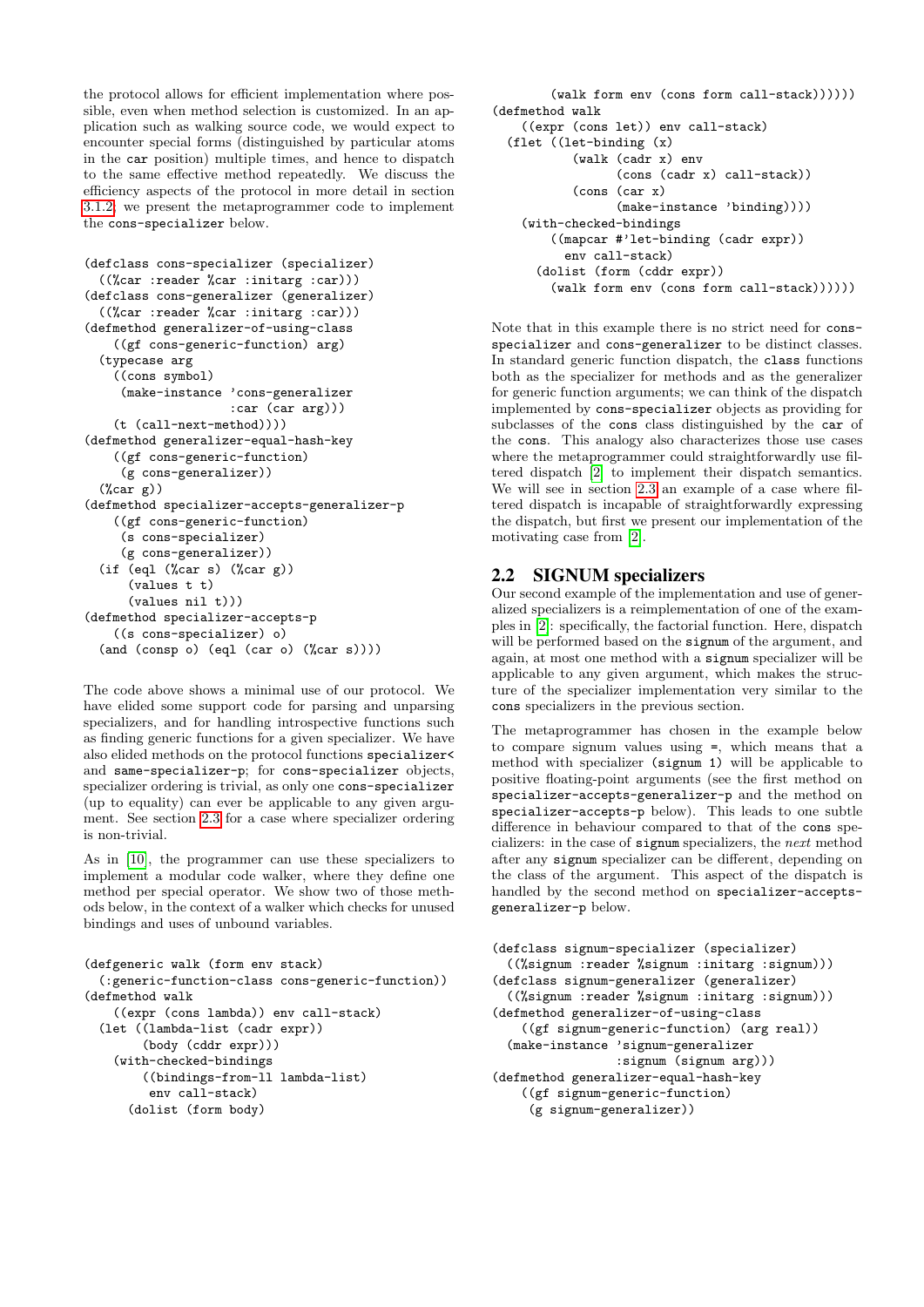```
(%signum g))
(defmethod specializer-accepts-generalizer-p
    ((gf signum-generic-function)
     (s signum-specializer)
    (g signum-generalizer))
 (if (= (%signum s) (%signum g))
      (values t t)
      (values nil t)))
(defmethod specializer-accepts-generalizer-p
```

```
((gf signum-generic-function)
  (s specializer)
  (g signum-generalizer))
(specializer-accepts-generalizer-p
gf s (class-of (%signum g))))
```

```
(defmethod specializer-accepts-p
   ((s signum-specializer) o)
 (and (realp o) (= (%signum s) (signum o))))
```
Given these definitions, and once again some more straightforward ones elided for reasons of space, the programmer can implement the factorial function as follows:

```
(defgeneric fact (n)
  (:generic-function-class signum-generic-function))
(defmethod fact ((n (signum 0))) 1)
(defmethod fact ((n (sigma 1))) (* n (fact (1 - n))))
```
The programmer does not need to include a method on (signum -1), as the standard no-applicable-method protocol will automatically apply to negative real or non-real arguments.

### <span id="page-3-0"></span>2.3 Accept HTTP header specializers

In this section, we implement a non-trivial form of dispatch. The application in question is a web server, and specifically to allow the programmer to support RFC 2616 [\[5\]](#page-7-11) content negotiation, of particular interest to publishers and consumers of REST-style Web APIs.

The basic mechanism in content negotiation is as follows: the web client sends an HTTP request with an Accept header, which is a string describing the media types it is willing to receive as a response to the request, along with numerical preferences. The web server compares these stated client preferences with the resources it has available to satisfy this request, and sends the best matching resource in its response.

For example, a graphical web browser might send an Accept header of text/html,application/xml;q=0.9,\*/\*;q=0.8 for a request of a resource typed in to the URL bar. This should be interpreted as meaning that: if the server can provide content of type text/html (i.e. HTML) for that resource, then it should do so. Otherwise, if it can provide application/xml content (i.e. XML of any schema), then that should be provided; failing that, any other content type is acceptable.

In the case where there are static files on the filesystem, and the web server must merely select between them, there is not much more to say. However, it is not unusual for a web service to be backed by some other form of data, and responses computed and sent on the fly, and in these circumstances the web server must compute which of its known output formats it can use to satisfy the request before actually generating the best matching response. This can be modelled as one generic function responsible for generating the response, with methods corresponding to content-types – and the generic function must then perform method selection against the request's Accept header to compute the appropriate response.

The accept-specializer below implements this dispatch. It depends on a lazily-computed tree slot to represent the information in the accept header (generated by parseaccept-string), and a function q to compute the (defaulted) preference level for a given content-type and tree; then, method selection and ordering involves finding the q for each accept-specializer's content type given the tree, and sorting them according to the preference level.

```
(defclass accept-specializer (specializer)
  ((media-type :initarg :media-type :reader media-type)))
(defclass accept-generalizer (generalizer)
  ((header :initarg :header :reader header)
   (tree)
   (next :initarg :next :reader next)))
(defmethod generalizer-equal-hash-key
    ((gf accept-generic-function)
     (g accept-generalizer))
  '(accept-generalizer ,(header g)))
(defmethod specializer-accepts-generalizer-p
    ((gf accept-generic-function)
     (s accept-specializer)
     (g accept-generalizer))
  (values (q (media-type s) (tree g)) t))
(defmethod specializer-accepts-generalizer-p
    ((gf accept-generic-function)
     (s specializer)
     (g accept-generalizer))
  (specializer-accepts-generalizer-p
   gf s (next g)))
(defmethod specializer<
    ((gf accept-generic-function)
     (s1 accept-specializer)
     (s2 accept-specializer)
     (g accept-generalizer))
  (let ((m1 (media-type s1))
        (m2 (media-type s2))
        (tree (tree g)))
    (cond
      ((string=m1 m2) '=)
      (t (let ((q1 (q m1 tree)))
               (q2 (q m2 tree))))
           (cond
             ((= q1 q2) '=)
             ((< q1 q2) '>)
             (t' \cdot \langle 0 \rangle))))
```
The metaprogrammer can then add support for objects representing client requests, such as instances of the request class in the Hunchentoot<sup>[7](#page-3-1)</sup> web server, by translating these

<span id="page-3-1"></span><sup>7</sup>Hunchentoot is a web server written in Common Lisp, al-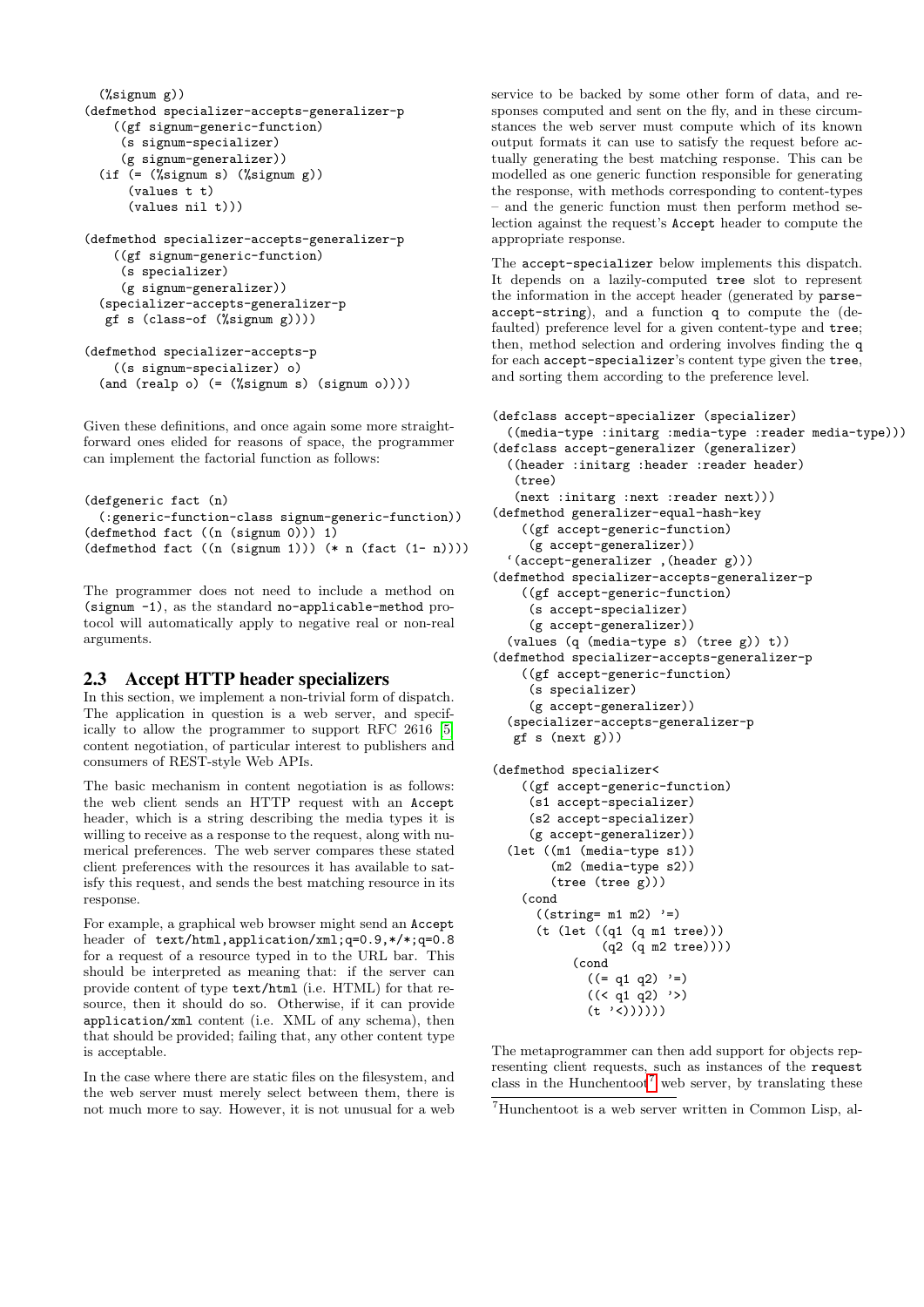into accept-generalizer instances. The code below implements this, by defining the computation of a generalizer object for a given request, and specifying how to compute whether the specializer accepts the given request object (q returns a number between 0 and 1 if any pattern in the tree matches the media type, and nil if the media type cannot be matched at all).

```
(defmethod generalizer-of-using-class
   ((gf accept-generic-function)
    (arg tbnl:request))
 (make-instance 'accept-generalizer
                 :header (tbnl:header-in :accept arg)
                 :next (call-next-method)))
(defmethod specializer-accepts-p
   ((s accept-specializer)
    (o tbnl:request))
 (let* ((accept (tbnl:header-in :accept o))
         (tree (parse-accept-string accept))
         (q (q (media-type s) tree)))
    (and q (> q 0))))
```
This dispatch cannot be implemented using filtered dispatch, except by generating anonymous classes with all the right mime-types as direct superclasses in dispatch order; the filter would generate

```
(ensure-class nil :direct-superclasses
 '(text/html image/webp ...))
```
and dispatch would operate using those anonymous classes. While this is possible to do, it is awkward to express contenttype negotiation in this way, as it means that the dispatcher must know about the universe of mime-types that clients might declare that they accept, rather than merely the set of mime-types that a particular generic function is capable of serving; handling wildcards in accept strings is particularly awkward in the filtering paradigm.

Note that in this example, the method on specializer< involves a non-trivial ordering of methods based on the q values specified in the accept header (whereas in sections [2.1](#page-1-6) and [2.2](#page-2-0) only a single extended specializer could be applicable to any given argument).

Also note that the accept specializer protocol is straightforwardly extensible to other suitable objects; for example, one simple debugging aid is to define that an acceptspecializer should be applicable to string objects. This can be done in a modular fashion (see the code below, which can be completely disconnected from the code for Hunchentoot request objects), and generalizes to dealing with multiple web server libraries, so that content-negotiation methods are applicable to each web server's request objects.

```
(defmethod generalizer-of-using-class
   ((gf accept-generic-function)
    (s string))
 (make-instance 'accept-generalizer
                 :header s
                 :next (call-next-method)))
```
lowing the user to write handler functions to compute responses to requests; <http://weitz.de/hunchentoot/>

```
(defmethod specializer-accepts-p
   ((s accept-specializer) (o string))
  (let* ((tree (parse-accept-string o))
         (q (q (media-type s) tree)))
    (and q (> q 0))))
```
The next slot in the accept-generalizer is used to deal with the case of methods specialized on the classes of objects as well as on the acceptable media types; there is a method on specializer-accepts-generalizer-p for specializers that are not of type accept-specializer which calls the generic function again with the next generalizer, so that methods specialized on the classes tbnl:request and string are treated as applicable to corresponding objects, though less specific than methods with accept-specializer specializations.

# <span id="page-4-0"></span>3. PROTOCOL

In section [2,](#page-1-4) we have seen a number of code fragments as partial implementations of particular non-standard method dispatch strategies, using generalizer metaobjects to mediate between the methods of the generic function and the actual arguments passed to it. In section [3.1,](#page-4-1) we go into more detail regarding these generalizer metaobjects, describing the generic function invocation protocol in full, and showing how this protocol allows a similar form of effective method cacheing as the standard one does. In section [3.2,](#page-5-1) we show the results of some simple performance measurements on our implementation of this protocol in the SBCL implementation [\[13\]](#page-7-9) of Common Lisp to highlight the improvement that this protocol can bring over a naïve implementation of generalized dispatch, as well as to make the potential for further improvement clear.

# <span id="page-4-1"></span>3.1 Generalizer metaobjects

### *3.1.1 Generic function invocation*

As in the standard generic function invocation protocol, the generic function's actual functionality is provided by a discriminating function. The functionality described in this protocol is implemented by having a distinct subclass of standard-generic-function, and a method on computediscriminating-function which produces a custom discriminating function. The basic outline of the discriminating function is the same as the standard one: it must first compute the set of applicable methods given particular arguments; from that, it must compute the effective method by combining the methods appropriately according to the generic function's method combination; finally, it must call the effective method with the arguments.

Computing the set of applicable methods is done using a pair of functions: compute-applicable-methods, the standard metaobject function, and a new function computeapplicable-methods-using-generalizers. We define a custom method on compute-applicable-methods which tests the applicability of a particular specializer against a given argument using specializer-accepts-p, a new protocol function with default implementations on class and eql-specializer to implement the expected behaviour. To order the methods, as required by the protocol, we define a pairwise comparison operator specializer< which defines an ordering between specializers for a given generalizer argument (remembering that even in standard CLOS the or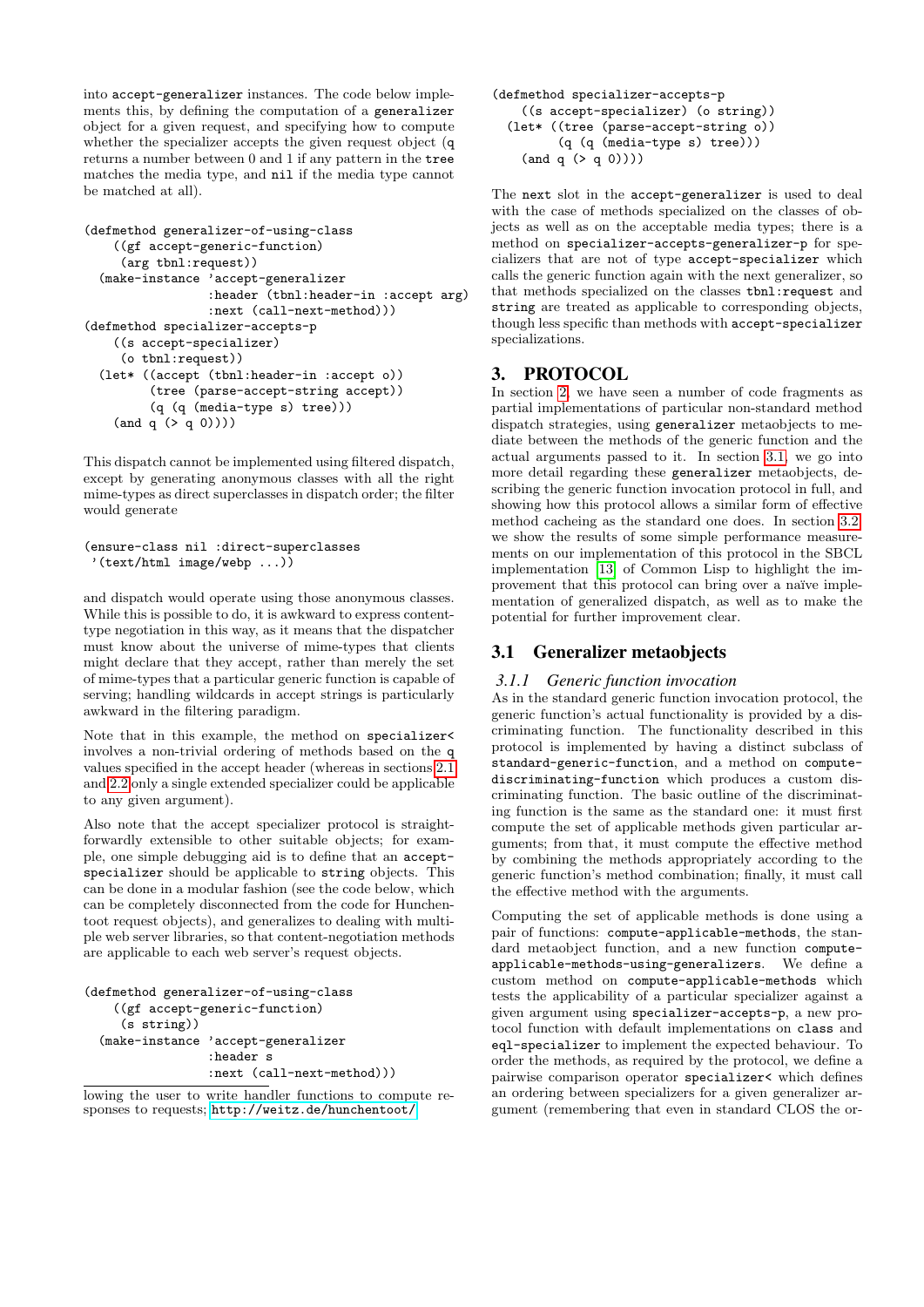dering between class specializers can change depending on the actual class of the argument).

The new compute-applicable-methods-using-generalizers is the analogue of the MOP's compute-applicable-methodsusing-classes. Instead of calling it with the class-of each argument, we compute the generalizers of each argument using the new function generalizer-of-using-class (where the -using-class refers to the class of the generic function rather than the class of the object), and call computeapplicable-methods-using-generalizers with the generic function and list of generalizers. As with compute-applicablemethods-using-classes, a secondary return value indicates whether the result of the function is definitive for that list of generalizers.

Thus, in generic function invocation, we first compute the generalizers of the arguments; we compute the ordered set of applicable methods, either from the generalizers or (if that is not definitive) from the arguments themselves; then the normal effective method computation and call can occur. Unfortunately, the nature of an effective method function is not specified, so we have to reach into implementation internals a little in order to call it, but otherwise the remainder of the generic function invocation protocol is unchanged from the standard one. In particular, method combination is completely unchanged; programmers can choose arbitrary method combinations, including user-defined long form combinations, for their generic functions involving generalized dispatch.

#### <span id="page-5-0"></span>*3.1.2 Effective method memoization*

The potential efficiency benefit to having generalizer metaobjects lies in the use of compute-applicable-methodsusing-generalizers. If a particular generalized specializer accepts a variety of objects (such as the signum specializer accepting all reals with a given sign, or the accept specializer accepting all HTTP requests with a particular Accept header), then there is the possibility of cacheing and reusing the results of the applicable and effective method computation. If the computation of the applicable method from compute-applicable-methods-usinggeneralizers is definitive, then the ordered set of applicable methods and the effective method can be cached.

One issue is what to use as the key for that cache. We cannot use the generalizers themselves, as two generalizers that should be considered equal for cache lookup will not compare as equal – and indeed even the standard generalizer, the class, cannot easily be used as we must be able to invalidate cache entries upon class redefinition. The issue of class generalizers we can solve as in [\[9\]](#page-7-12) by using the wrapper of a class, which is distinct for each distinct (re)definition of a class; for arbitrary generalizers, however, there is a priori no good way of computing a suitable hash key automatically, so we allow the metaprogrammer to specify one by defining a method on generalizer-equal-hash-key, and combining the hash keys for all required arguments in a list to use as a key in an equal hash-table.

### <span id="page-5-1"></span>3.2 Performance

We have argued that the protocol presented here allows for expressive control of method dispatch while preserving the possibility of efficiency. In this section, we quantify the efficiency that the memoization protocol described in section

[3.1.2](#page-5-0) achieves, by comparing it both to the same protocol with no memoization, as well as with equivalent dispatch implementations in the context of methods with regular specializers (in an implementation similar to that in [\[9\]](#page-7-12)), and with implementation in straightforward functions. We performed our benchmarks on a quad-core X-series ThinkPad with 8GB of RAM running Debian GNU/Linux, and took the mean of the 10 central samples of 20 runs, with the number of iterations per run chosen so as to take substantially over the clock resolution for the fastest case. Despite these precautions, we advise against reading too much into these numbers, which are best used as an order-of-magnitude estimate.

In the case of the cons-specializer, we benchmark the walker acting on a small but non-trivial form. The implementation strategies in the table below refer to: an implementation in a single function with a large typecase to dispatch between all the cases; the natural implementation in terms of a standard generic function with multiple methods (the method on cons having a slightly reduced typecase to dispatch on the first element, and other methods handling symbol and other atoms); and three separate cases using cons-specializer objects. As well as measuring the effect of memoization against the full invocation protocol, we can also introduce a special case: when only one argument participates in method selection (all the other required arguments only being specialized on t), we can avoid the construction of a list of hash keys and simply use the key from the single active generalizer directly.

| implementation                                                 | time $(\mu s / \text{call})$ overhead |               |
|----------------------------------------------------------------|---------------------------------------|---------------|
| function                                                       | 3.17                                  |               |
| standard-gf/methods                                            |                                       | $3.6 + 14\%$  |
| $\cos\left(\frac{f}{\cosh\theta}\right)$ cons-gf/one-arg-cache |                                       | $7.4 + 130\%$ |
| $\cos$ -gf                                                     |                                       | $15 + 370\%$  |
| $\cos\left(\frac{f}{10}\right)$ cache                          | 90.                                   | $+2700%$      |

The benchmarking results from this exercise are promising: in particular, the introduction of the effective method cache speeds up the use of generic specializers in this case by a factor of 6, and the one-argument special case by another factor of 2. For this workload, even the one-argument special case only gets to within a factor of 2-3 of the function and standard generic function implementations, but the overall picture is that the memoizability in the protocol does indeed drastically reduce the overhead compared with the full invocation.

For the signum-specializer case, we choose to benchmark the computation of 20!, because that is the largest factorial whose answer fits in SBCL's 63-bit fixnums – in an attempt to measure the worst case for generic dispatch, where the work done within the methods is as small as possible without being meaningless, and in particular does not cause heap allocation or garbage collection to obscure the picture.

| implementation          | time $(\mu s / \text{call})$ overhead |                |
|-------------------------|---------------------------------------|----------------|
| function                | 0.6                                   |                |
| $standard-gf/fixnum$    | 1.2 <sub>1</sub>                      | $+100\%$       |
| signum-gf/one-arg-cache |                                       | $7.5 + 1100\%$ |
| signum-gf               | 23                                    | $+3800\%$      |
| signum-gf/no-cache      | 240                                   | $+41000\%$     |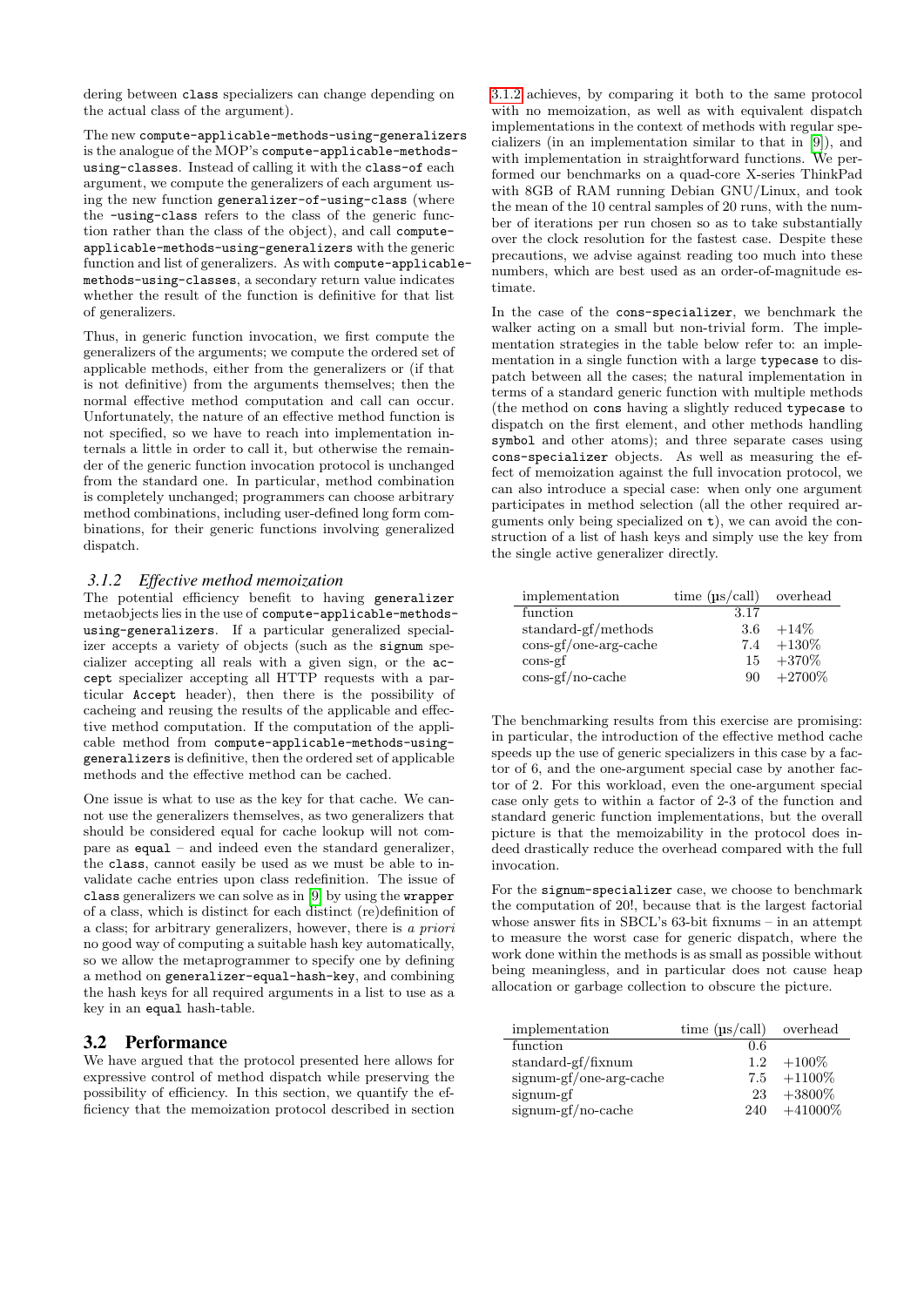The relative picture is similar to the cons-specializer case; including a cache saves a factor of 10 in this case, and another factor of 3 for the one-argument cache special case. The cost of the genericity of the protocol here is starker; even the one-argument cache is a factor of 6 slower than the standard generic-function implementation, and a further factor of 2 away from the implementation of factorial as a function. We discuss ways in which we expect to be able to improve performance in section [5.1.](#page-6-2)

We could allow the metaprogrammer to improve on the oneargument performance by constructing a specialized cache: for signum arguments of rational arguments, the logical cache structure is to index a three-element vector with (1+ signum). The current protocol does not provide a way of eliding the two generic function calls for the generic cache; we discuss possible approaches in section [5.](#page-6-1)

# 3.3 Full protocol

The protocol described in this paper is only part of a complete protocol for specializer and generalizer metaobjects. Our development of this protocol is as yet incomplete; the work described here augments that in [\[10\]](#page-7-8), but is yet relatively untested – and additionally our recent experience of working with that earlier protocol suggests that there might be useful additions to the handling of specializer metaobjects, independent of the generalizer idea presented here.

# <span id="page-6-0"></span>4. RELATED WORK

The work presented here builds on specializer-oriented programming described in [\[10\]](#page-7-8). Approximately contemporaneously, filtered dispatch [\[2\]](#page-7-10) was introduced to address some of the same use cases: filtered dispatch works by having a custom discriminating function which wraps the usual one, where the wrapping function augments the set of applicable methods with applicable methods from other (hidden) generic functions, one per filter group; this step is not memoized, and using eql methods to capture behaviours of equivalence classes means that it is hard to see how it could be. The methods are then combined using a custom method combination to mimic the standard one; in principle implementors of other method combinations could cater for filtered dispatch, but they would have to explicitly modify their method combinations. The Clojure programming language supports multimethods<sup>[8](#page-6-3)</sup> with a variant of filtered dispatch as well as hierarchical and identity-based method selectors.

In context-oriented programming [\[6,](#page-7-13) [18\]](#page-7-14), context dispatch occurs by maintaining the context state as an anonymous class with the superclasses representing all the currently active layers; this is then passed as a hidden argument to context-aware functions. The set of layers is known and under programmer control, as layers must be defined beforehand.

In some sense, all dispatch schemes are specializations of predicate dispatch [\[4\]](#page-7-15). The main problem with predicate dispatch is its expressiveness: with arbitrary predicates able to control dispatch, it is essentially impossible to perform any substantial precomputation, or even to automatically determine an ordering of methods given a set of arguments.

Even Clojure's restricted dispatch scheme provides an explicit operator for stating a preference order among methods, where here we provide an operator to order specializers; in filtered dispatch the programmer implicitly gives the system an order of precedence, through the lexical ordering of filter specification in a filtered function definition.

The Slate programming environment combines prototypeoriented programming with multiple dispatch [\[15\]](#page-7-16); in that context, the analogue of an argument's class (in Common Lisp) as a representation of the equivalence class of objects with the same behaviour is the tuple of roles and delegations: objects with the same roles and delegations tuple behave the same, much as objects with the same generalizer have the same behaviour in the protocol described in this paper.

The idea of generalization is of course not new, and arises in other contexts. Perhaps of particular interest is generalization in the context of partial evaluation; for example, [\[14\]](#page-7-17) considers generalization in online partial evaluation, where sets of possible values are represented by a type system construct representing an upper bound. Exploring the relationship between generalizer metaobjects and approximation in type systems might yield strategies for automatically computing suitable generalizers and cache functions for a variety of forms of generalized dispatch.

# <span id="page-6-1"></span>5. CONCLUSIONS

In this paper, we have presented a new generalizer metaobject protocol allowing the metaprogrammer to implement in a straightforward manner metaobjects to implement custom method selection, rather than the standard method selection as standardized in Common Lisp. This protocol seamlessly interoperates with the rest of CLOS and Common Lisp in general; the programmer (the user of the custom specializer metaobjects) may without constraints use arbitrary method combination, intercede in effective method combination, or write custom method function implementations. The protocol is expressive, in that it handles forms of dispatch not possible in more restricted dispatch systems, while not suffering from the indeterminism present in predicate dispatch through the use of explicit ordering predicates.

The protocol is also reasonably efficient; the metaprogrammer can indicate that a particular effective method computation can be memoized, and under those circumstances much of the overhead is amortized (though there remains a substantial overhead compared with standard generic-function or regular function calls). We discuss how the efficiency could be improved below.

# <span id="page-6-2"></span>5.1 Future work

Although the protocol described in this paper allows for a more efficient implementation, as described in section [3.1.2,](#page-5-0) than computing the applicable and effective methods at each generic function call, the efficiency is still some way away from a baseline of the standard generic-function, let alone a standard function. Most of the invocation protocol is memoized, but there are still two full standard generic-function calls – generalizer-of-using-class and generalizer-equal-hash-key – per argument per call to a generic function with extended specializers, not to mention a hash table lookup.

For many applications, the additional flexibility afforded by

<span id="page-6-3"></span><sup>8</sup> <http://clojure.org/multimethods>